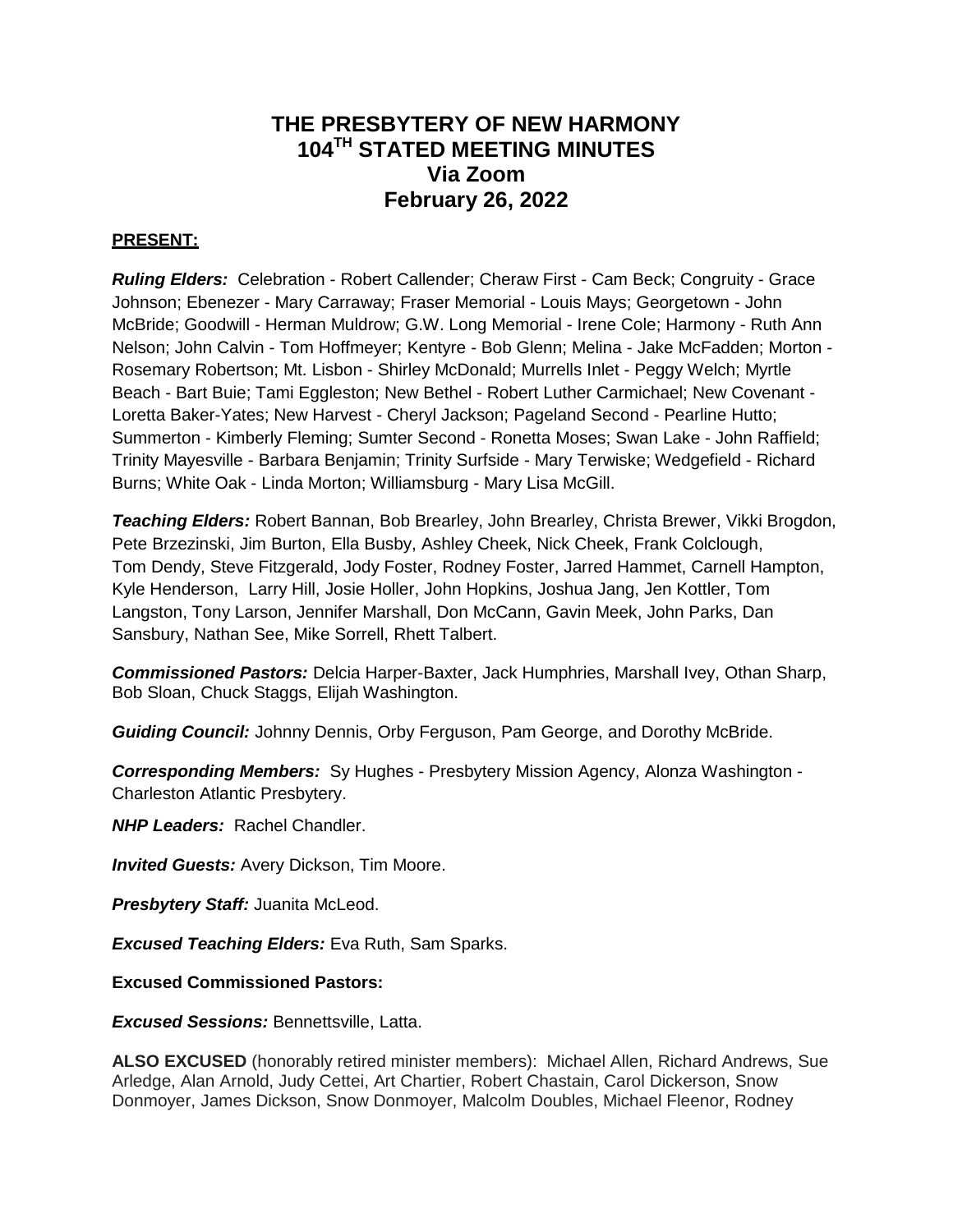Foster, Roger Gulick, Howard Hansen, Ray Howe, Frank Holsclaw, Thomas Johnson, Robert Ledbetter, Soo Hoon Lee, Gary Lowe, Robert Maclin, William Moore, Don Muncie, Myong Paik, George Wilkes, Robert Wilkes, William Wilson.

*ABSENT Teaching Elders*: Scott Andrews, Annette Brewer, Louis Imsande, Corey Ingold, Peter Lee, Jane Osment, Mary Ramirez, Aaron Stevens, Johanna Wint, Joan Yates.

*Absent Commissioned Pastors*: David Bessinger, William A. Johnson.

*Absent Sessions*: Carolina, Chesterfield, Cousar Memorial, Fork, Friendship, Grandview, Hartsville First, Hebron, Indiantown, Jefferson, Kingston, Korean American, Lake City, Manning, Marion, McColl First, Mizpah, Mt. Pisgah, Mt. Sinai, Mt. Zion, Olanta First, Parkwood, Patrick, Pawleys Island, Ruby, Salem Back River, Society Hill, St. Paul's, Sumter First, Timmonsville, Westminster.

=====================================================================================

Upon hearing from the Stated Clerk, the Rev. Gavin D. Meek, that a quorum was present, **the Moderator, Rev. Rhett Talbert**, declared it so and **called the 104th Stated meeting of New Harmony Presbytery to order with prayer at 9:00 am.**

The Moderator recognized the Stated Clerk to review the recommended **Special Rules of Order Regarding Electronic Meetings and Suspension of Any Standing Rules That Interfere with them** from the Guiding Council and, on its behalf, move adoption, which he did. (The motion did not need a second, as it came from "a committee of the whole.") Those Special Rules of Order are:

**That meeting(s) of the Presbytery of New Harmony (NHP) be conducted by gathering electronically through the online platform of ZOOM with all participants using devices with both audio and video.**

**That, for the purpose of meeting electronically by ZOOM, these will be the special rules of order and any standing rules that interfere with them be suspended:**

- **1. Participants in the NHP ZOOM Stated Meeting will be NHP minister members (TE), Elder Commissioners (RE), Commissioned Pastors (CP), Ruling Elders serving on Guiding Council (GC), elected Leaders (L), Corresponding Members (CM), individuals to be examined by NHP (V), and visitors invited by Stated Clerk (V).**
- **2. Only participants will be permitted into the ZOOM meeting and effort will be made to live-stream the meeting.**
- **3. All voting participants shall participate in a ZOOM Orientation and Training (ZOT), watch the ZOT video on the NHP website, or state that they know how to use ZOOM well (i.e. change from mute/unmute; speaker/gallery view; open Participant's Window to raise ZOOM hand and vote yes/no).**
- **4. All participants will be strongly encouraged to pre-register before the deadline set by the Stated Clerk.**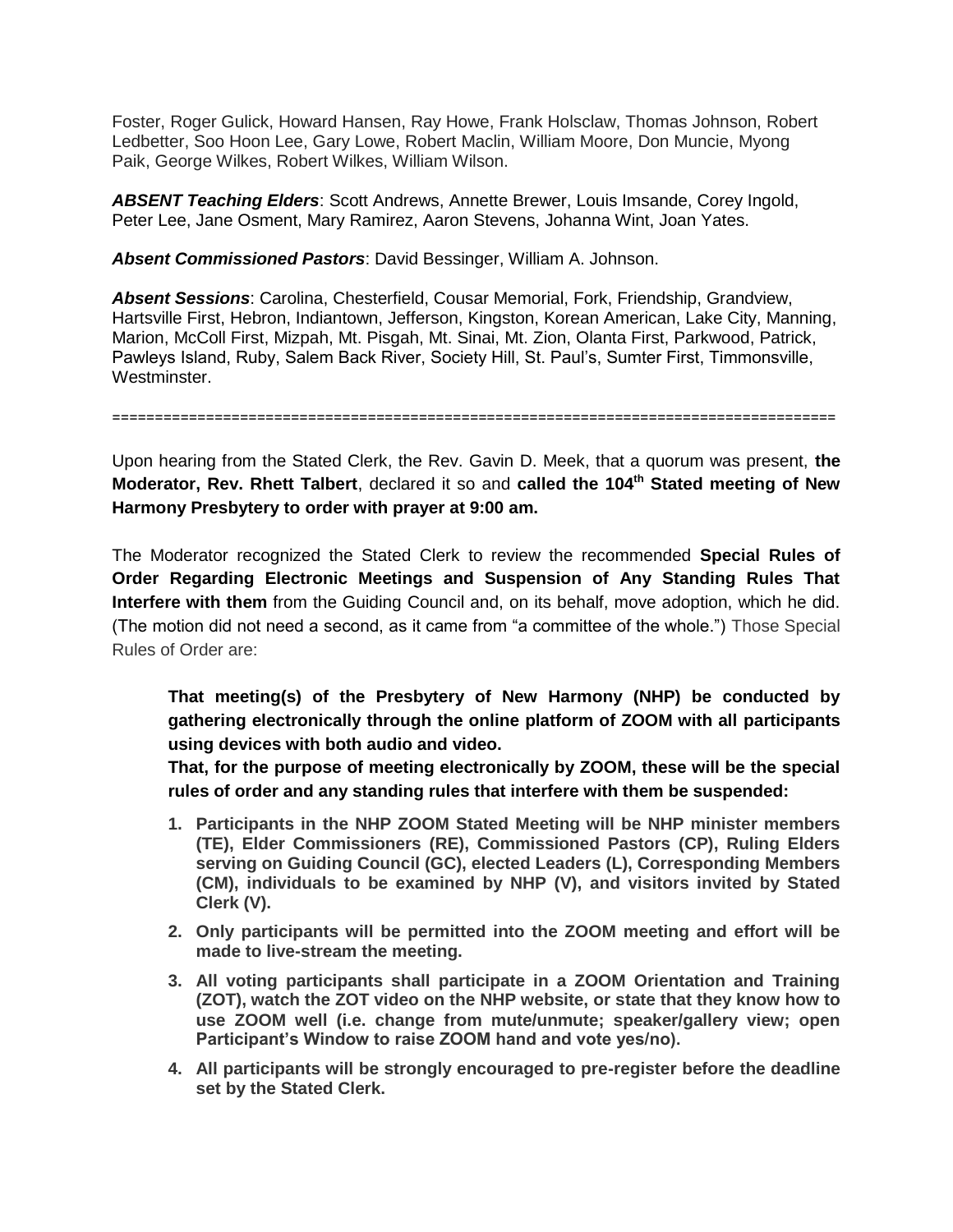- **5. Participant access to the NHP ZOOM Stated Meeting will begin approximately one hour prior to the Stated Meeting's Call to Order.**
- **6. The presence of a quorum shall be established by the NHP Stated Clerk, upon reviewing the participants' list in ZOOM, then informing the NHP Moderator, who will then make a declaration of a quorum present. Thereafter, the continued presence of a quorum shall be determined by monitoring the online list of participants.**
- **7. While every effort will be made to provide stable access to ZOOM, each participant is responsible for their audio and internet connections; no action shall be invalidated on the grounds that the loss of, or poor quality of, a participant's individual connection prevented participation in the meeting.**

The Moderator stated that a second was not needed, since this recommendation came from the Guiding Council, a "committee of the whole." Following an opportunity for questions, discussion and debate, the Moderator called for a vote, stating that this motion required a two-thirds majority. After the vote, the Moderator stated that the recommendation **passed by more than the two-thirds majority** and thus declared the **Special Rules of Order approved.**

The Moderator requested that the Stated Clerk review the proposed **Docket** and the **Omnibus Motion** from the Guiding Council and, on its behalf, move adoption, which he did; the motion did not need a second, as it came from "a committee of the whole." The Omnibus Motion was as follows (reports in the appendix of these minutes):

**Receive the following written reports included in the Commissioners' Handbook and approve the following therein (all attached):**

- **Stated Clerk;**
- **Guiding Council,** including Recommendation 1-3 but not Recommendation 4**;**
- **Committee on Ministry (COM);**
- **Committee on Preparation (CPM);**
- **Committee on Representation and Nominations (CORN)** 2022 Committee Representation Analysis as required by the Constitution (G-3.0103)
- **Camp Pee Dee Administrative Commission;**
- **Friendfield Administrative Commission;**
- **John Calvin Administrative Commission;**
- **New Harvest Administrative Commission; and**
- **Presbyterian Agency for the Developmentally Disabled, Inc.> (PADD) 2021.**

The Moderator stated that a second was not needed since this recommendation came from the Guiding Council, a "committee of the whole." There were no requests to remove any items from the Omnibus Motion, therefore, the Moderator called for a vote. After the vote, the Moderator stated that the recommendation passed, and thus declared the **Docket and Omnibus Motion approved.**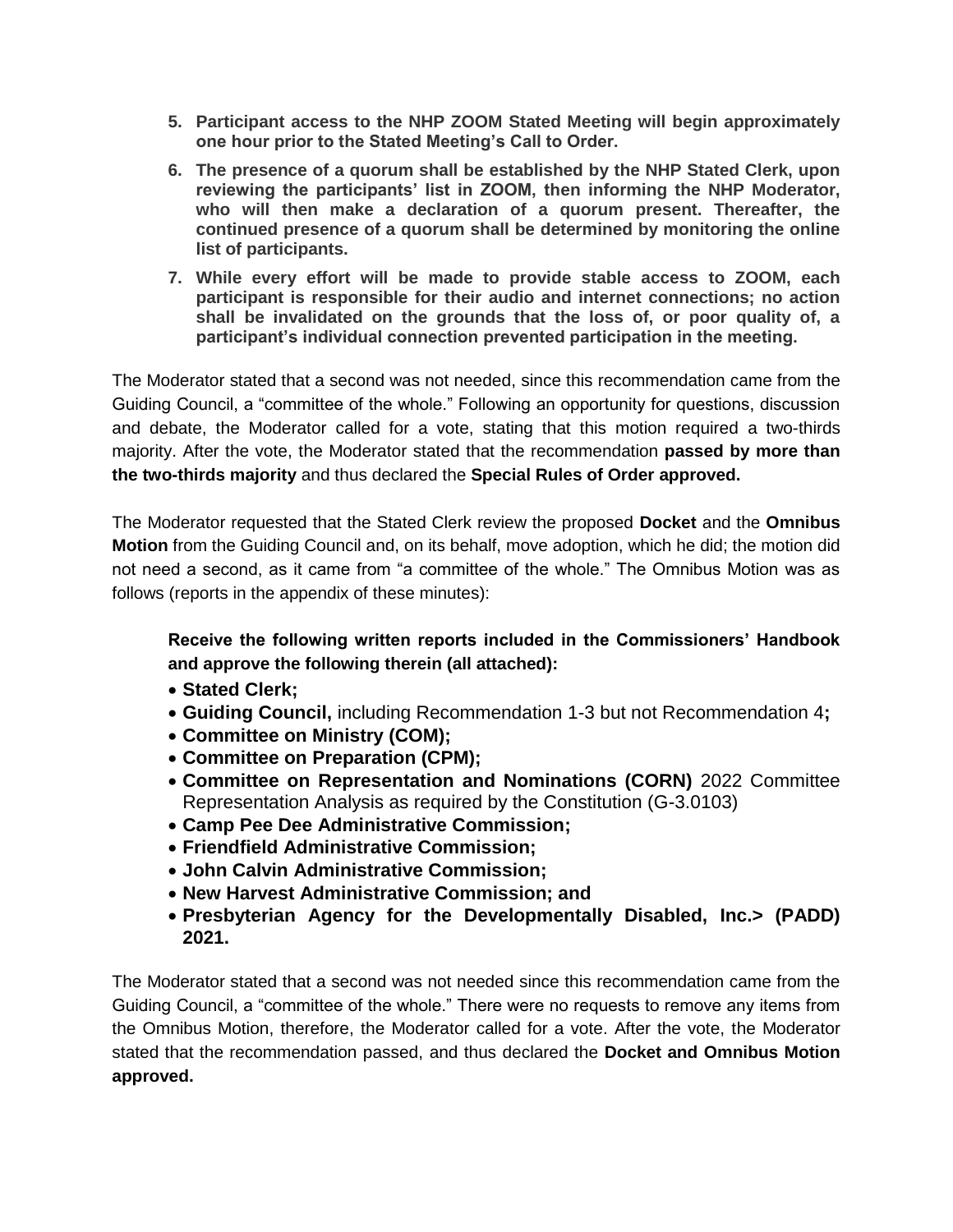The Moderator requested that the Stated Clerk recognize first-time Ruling Elder Commissioners Peggy Welch (Murrells Inlet), Tami Eggleston (First, Myrtle Beach), and Mary Terwiske (Trinity, Surfside) and then Sy Hughes (PMA's Mission Engagement Advisor for the Synod South Atlantic), Rev. Dr. Timothy S. Moore (Union Seminary, Charlotte) and Rev. Dr. Larry Hill (Bride Pastor, Melina; member of Charlotte Presbytery) who was seated as a **Corresponding Member** without objection; Rev. Dr. Hill was seated as a Corresponding Member throughout his time as Melina's Bridge Pastor.

The Moderator then shared that it was time to gather together for **worship** with the **Rev. Christa Brewer, Associate Pastor, First, Myrtle Beach preaching**. Participating in worship were the following: Rev. Rhett Talbert, outgoing NHP Moderator; Rev. Dr. Ella Busby, Associate for Pastoral Concerns and Fellowship; Elder Rachel Chandler, Westminster, Alcolu; Elder Dorothy McBride, incoming NHP Moderator; and Rev. Gavin Meek, Transitional Executive Presbyter and Stated Clerk.

Following worship, Moderator McBride expressed the appreciation of the presbytery to the **Rev. Christa Brewer** for his inspiring sermon, to all those who participated in leadership, and to the **Rev. Jennifer Kottler**, Supply Pastor, John Calvin, Florence for producing the worship recording.

The Moderator then introduced the Good News from Our Congregations, a time of the Docket when Ruling Elders share Good News from their congregations; there were about a dozen who shared.

The Moderator then introduced the following who made brief announcements:

- Elder Johnny Dennis from the Cultivation and Empowerment Committee about the application for NHP grants and scholarships;
- Sy Hughes, Mission Engagement Advisor for the Synod, about the Presbyterian Mission Agency;
- Rev. Nick Cheek, Chaplain at the Presbyterian Communities of Florence about the Sunday afternoon worship services there; and
- Rev. Dr. Timothy S. Moore, from Union Presbyterian Seminary in Charlotte about its  $20<sup>th</sup>$ Anniversary.

After thanking each of the presenters, the Moderator recognized **Ruling Elder Rachel Chandler, moderator of the Committee on Representation and Nominations (CORN)** who moved, on behalf of the committee, **RE Kenneth Sharp (Mt. Lisbon, Bishopsville) to fill the vacancy on the COMMITTEE ON MINISTRY (COM) Class of 2024.** The Moderator stated that a second was not needed since this recommendation came from a "committee of the whole." After allowing for and receiving no nominations from the floor and asking if there were any objections to closing nominations and electing the persons nominated and receiving none, the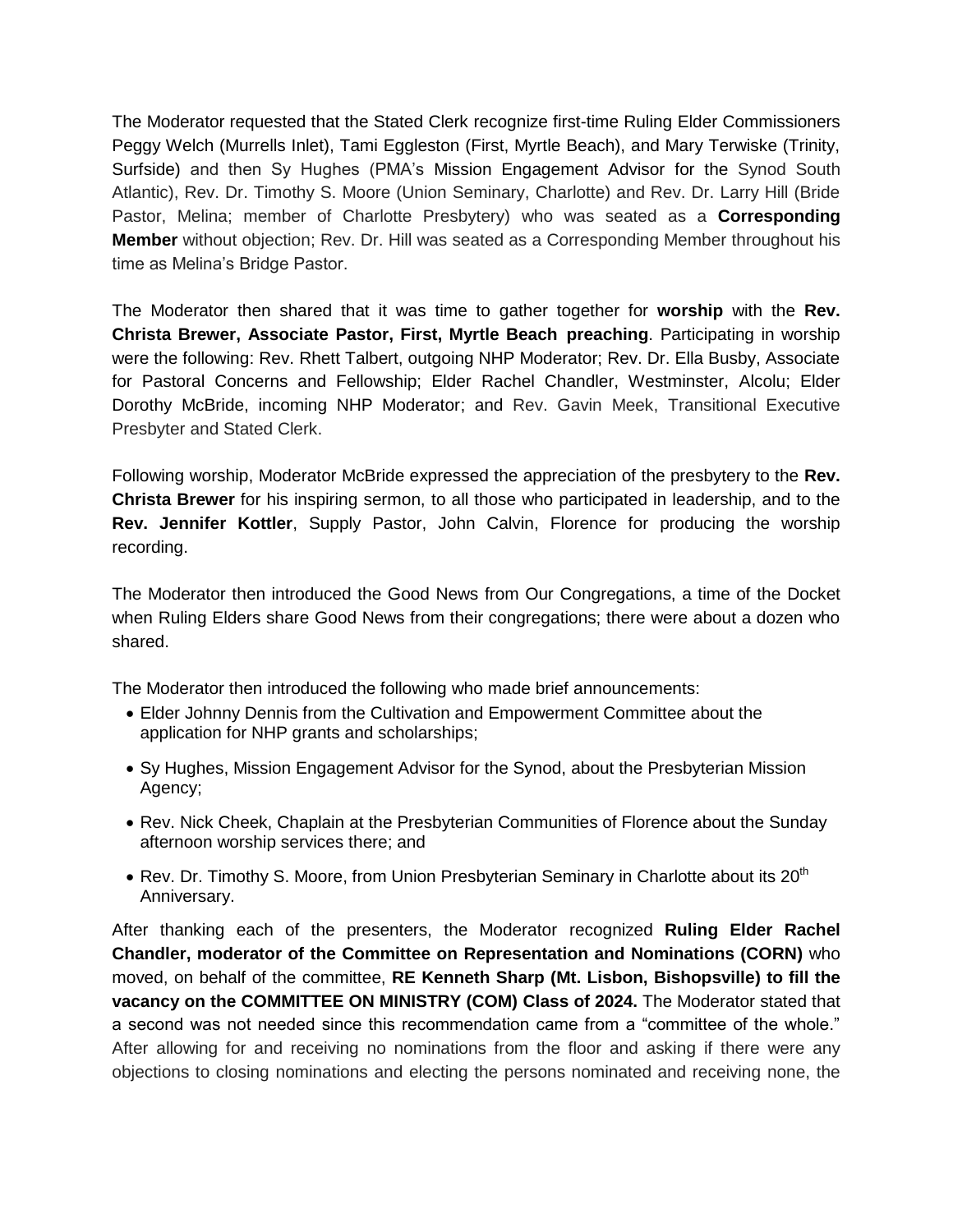Moderator called for a vote and, being unanimous, the Moderator **declared Kenneth Sharp elected**.

The Moderator then recognized the **Moderator of the Guiding Council, the Rev. Gavin Meek**, who called attention to the report in the Commissioners Handbook. He introduced Ruling Elder Orby Ferguson, Moderator of the Personnel and Finance Committee, who presented the attached **Proposed 2022 Budget** for a second reading and action, moving its adoption which did not need a second. After allowing for questions and debate, the Moderator called for a vote and, afterwards, declared the **motion to adopt the proposed 2022 budget unanimously approved.** Meek then highlighted several other items of importance to the presbytery.

The presbytery took a five minute break which was followed by the Moderator recognizing the **Stated Clerk** in order for him to provide a brief verbal report, supplementing his written report received in the Omnibus Motion.

The Moderator the recognized the **Rev. Tony Larson, Moderator of the Committee on Ministry** (COM) and who called attention to the COM report in the Commissioners' Handbook which was received in the Omnibus Motion. He then moved the following: **In accordance with the request of the Rev. Kyle Henderson, a minister member in good standing and held in high esteem by his colleagues in the presbytery, be released from ordered ministry as a Teaching Elder / Minister of the Word of Sacrament in accordance with G-2.0507 and with thanks for his many years of service to the Presbytery of New Harmony and the Presbyterian Church (U.S.A.).** The motion needed no second. Larson then read a letter from Rev. Henderson:

February 26, 2022

Dear Presbytery,

My decision to be released from ordered ministry may have come "out of the blue" for many. I feel that taking time away from the responsibilities in being a minister of the Word and Sacrament will help me discern where God wants to lead me next in my life.

It has been an honor to have worked as a ministerial member of this presbytery since 2003; New Harmony was also where I first began the call process in 1994. For over three decades, I have valued the abiding relationships here in SC among faithful Christians; I have cherished the collegiality this presbytery particularly cultivates; and I have enjoyed participating in the work New Harmony has done for God's Kingdom.

Praying for God's grace and peace for all, I remain your brother in Christ,

Kyle Henderson

Following questions and several affirming remarks about the Rev. Henderson's ministry and service to particular congregations (First, Cheraw and White Oak) and the Presbytery of New Harmony, the Moderator called for a vote. After the vote, the Moderator declared the **motion approved**. The Rev. Ashley Cheek, Pastor, First, Hartsville, led the entire presbytery in prayer,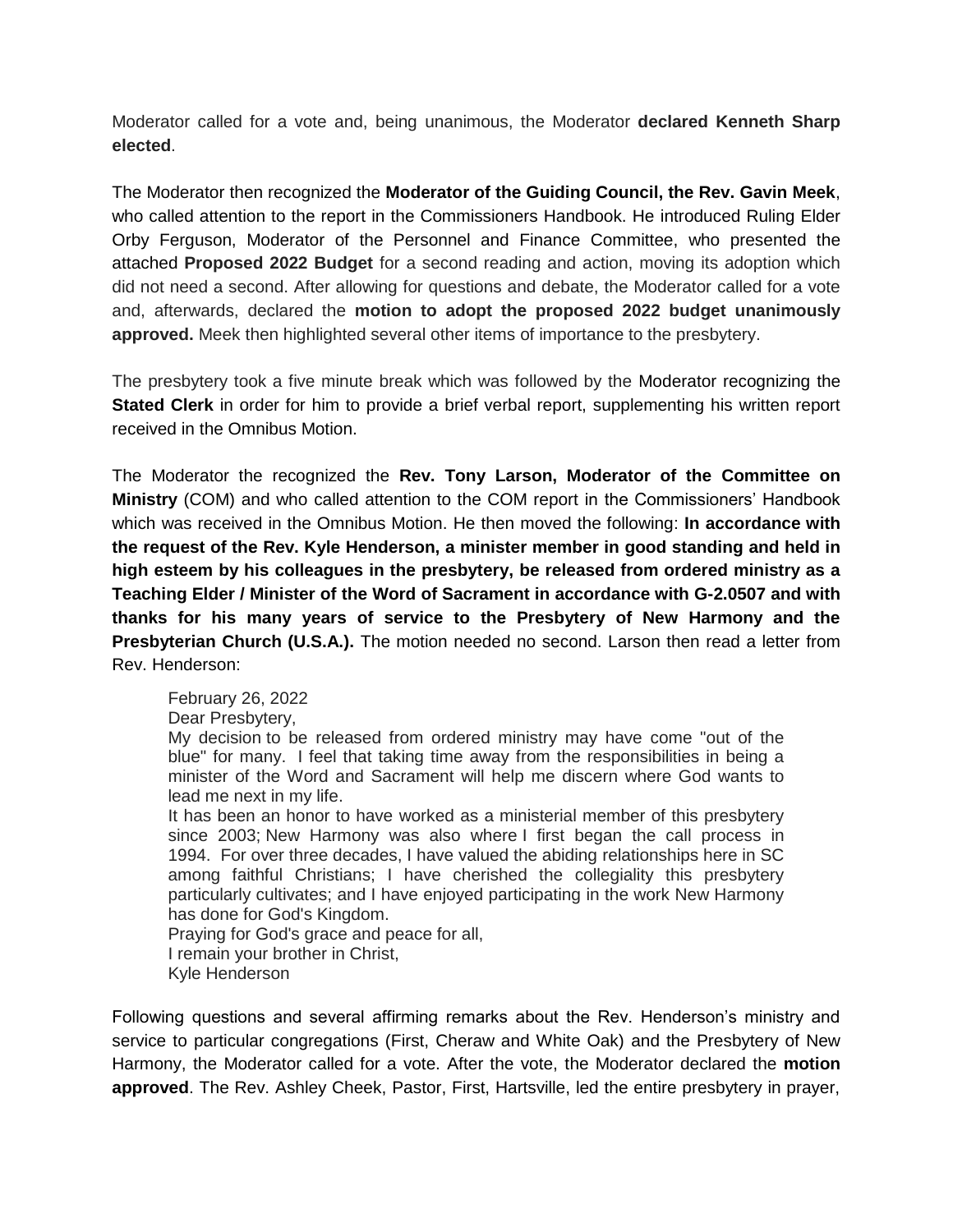giving thanks to God for the faithful, dedicated, and loving ministry he provided as a Minister of the Word and Sacrament in the Church of Jesus Christ and this presbytery, furthering the cause of Christ in the world.

**The Stated Clerk, the Rev. Gavin D. Meek, asked that he be relieved of the role of Stated Clerk** given that the next item of business concerns his wife, the Rev. Jennifer Hope Kottler, and that the **Rev. Dr. Ella Busby assume that responsibility** with the consent of the presbytery. There were no objections, so **the Moderator declared it so**.

Rev. Larson then recognized the **Rev. Jennifer Kottler**, Supply Pastor, John Calvin, Florence who is seeking membership in the Presbyterian Church (U.S.A.) as a Teaching Elder and Minister of the Word and Sacrament, transferring from the Christian Church (Disciples of Christ) where she is a member in good standing. The COM Moderator called attention to **"A Policy Statement from the Committee on Ministry on Transferring Membership to The Presbytery of New Harmony from Other Denominations**," and outlined the process by which the presbytery will conduct this action. The presbytery then preceded to exam the Rev. Kottler on her faith and background. After answering several questions on her attached Statement of Faith and Faith Journey, the presbytery voted to end the examination, followed by the Moderator declaring the **motion passed unanimously**. The Rev. Kottler and Meek were placed in the ZOOM Waiting Room. Rev. Larson then moved the unanimous recommendation of the COM to **grant the exemption for Rev. Kottler from taking any of the examinations required of candidates for ordination**; a second was not necessary. With no questions, the vote was taken and the Moderator **declared the motion passed by more than two-thirds**. Rev. Larson then moved the unanimous recommendation of the COM to **receive the Rev. Jennifer Hope Kottler as a Teaching Elder and Minister of Word and Sacrament in the Presbyterian Church (U.S.A.) and a member of the Presbytery of New Harmony, upon affirmative answers to the Constitutional Questions**; a second was not necessary. With no questions, the vote was taken and the Moderator **declared the motion passed**. Rev. Kottler and Meek returned from the ZOOM Waiting Room and Rev. Meek, once again, assumed the role of Stated Clerk. After the Moderator shared the news of the action of the presbytery, the Rev. Meek propounded the Constitutional Questions to Rev. Kottler who responded to each in the affirmative. The Rev. Dr. Ella Busby then offered prayer followed by the Moderator declaring that the Rev. Jennifer Hope Kottler **a Teaching Elder and Minister of Word and Sacrament in the Presbyterian Church (U.S.A.) and a member of the Presbytery of New Harmony**. [Upon enrollment and in compliance with G-2.0505b, the Rev. Kottler shall furnish the presbytery with evidence of having surrendered membership in the Christian Church (Disciples of Christ) which she had previously been associated.]

Rev. Larson recognized the **Rev. Robert (Bob) Brearley**, recently received from Trinity Presbytery to be the Interim Pastor, First, Sumter, and the **Rev. Dr. Larry Hill**, recently approved Bridge Pastor at Melina, during the recovery time of current Pastor, the Rev. Samuel Sparks. Rev. Larson called attention to their Faith Journeys and Statements of Faith in the